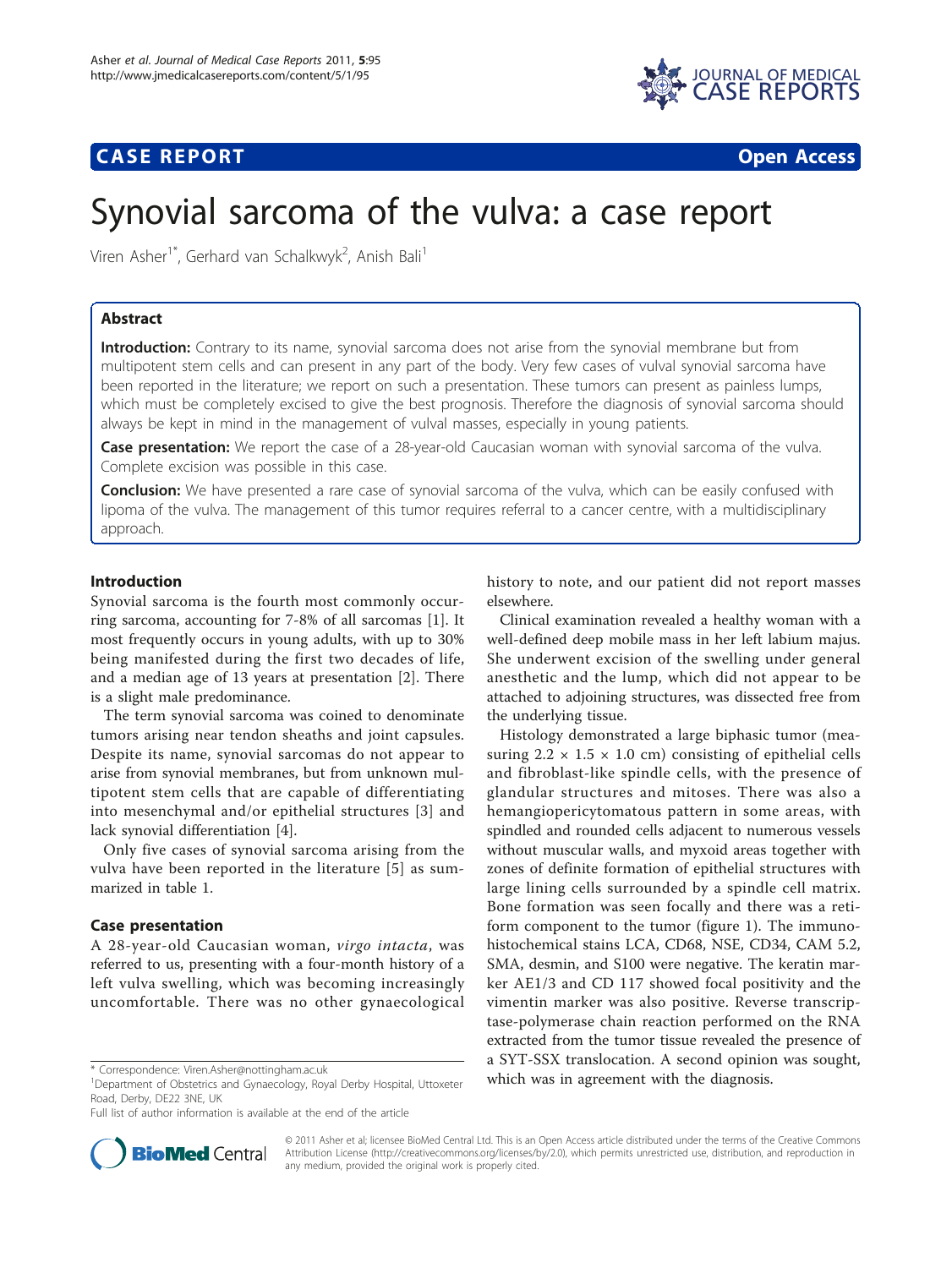| Case<br>no     | Presentation                                                         | Treatment                                                                              | Disease free survival                                         | Reference |
|----------------|----------------------------------------------------------------------|----------------------------------------------------------------------------------------|---------------------------------------------------------------|-----------|
| 1&2            | 30 and 37-year-old patients presented<br>with painless mass on vulva | Excision of the lumps                                                                  | Both patients alive and well after<br>four years of follow-up | [11]      |
| 3              | 33 year-old presented with painless<br>lump in vulva                 | Partial radical vulvectomy with rotational flap<br>vulvoplasty                         | Alive eight months post-<br>operatively                       | [12]      |
| $\overline{4}$ | 50-year-old found lump following<br>discomfort at intercourse        | Initial radiotherapy followed by radical hemi-<br>vulvectomy followed by brachytherapy | Alive at 14 months                                            | $^{[5]}$  |
| 5.             | 33-year-old presented with painless<br>mass on vulva                 | Wide local excision followed by chemotherapy                                           | Alive at two years                                            | [13]      |

<span id="page-1-0"></span>Table 1 Previous reported cases of synovial sarcoma of the vulva

A decision to re-excise the vulval scar was taken, as there was doubt about the completeness of the first excision. A pre-operative computed tomography (CT) scan of the chest, abdomen and pelvis showed no evidence of metastatic disease. Re-excision by a consultant gynecological oncologist showed no residual tumor on histology. After discussion at our sarcoma multidisciplinary team meeting, it was felt that further adjuvant therapy was not necessary in view of the completeness of excision. We have followed up our patient with clinical examinations and a chest X-ray every three months for the last three years, and there is still no evidence of recurrence.

#### **Discussion**

Synovial sarcoma is a soft tissue sarcoma and is divided into three subtypes: biphasic, monophasic and poorly differentiated [[1\]](#page-2-0). The biphasic type contains epithelial and spindle cell elements, which occur in varying proportions, whilst the monophasic type contains only spindle cells [[6](#page-2-0)]. The poorly differentiated type shares features of both the monophasic or biphasic types, and



Figure 1 Synovial sarcoma showing epitheloid component with glandular and/or tubular formation, surrounded by malignant spindle cell component.

has varying proportions of poorly differentiated areas characterised by high cellularity, pleomorphism, numerous mitoses and often necrosis. All morphological subtypes are characterised by a specific  $t(X; 18)$  (p11.2; q11.2) chromosomal translocation.

It is difficult to recognize synovial sarcoma on the basis of only its histological appearance. In most cases, it can only be unambiguously identified by immunohistochemical analysis, ultrastructural findings and the demonstration of the specific chromosomal translocation mentioned above.

It most commonly presents as a slowly growing, painless mass, with the most common sites of presentation being at the extremities. The lower extremities are more frequently affected than upper extremities, often in the region of the thigh and knee. The peri-articular regions are especially affected, usually in close association with the tendon sheath, bursae and joint capsules, but they rarely involve the articular surface [[6](#page-2-0)]. However, there is a broad spectrum of locations where they have presented, including head, neck, trunk, lungs, esophagus, intestine, mediastinum and retroperitoneum. The major sites of metastatic spread are the lungs and, less often, regional lymph nodes, bone and bone marrow [\[1](#page-2-0)].

A definitive diagnosis can only be established by an adequate tissue biopsy, but radiological investigations may be useful to characterise the tumor. On a CT scan, the tumor usually shows as a heterogenous septate mass with a mixed solid and cystic appearance; calcification can be seen in one third of them. Magnetic resonance imaging (MRI) provides a greater contrast between tumor and normal tissue and can show neurovascular or regional lymphatic involvement [[7\]](#page-2-0). Radiological investigations are important in the detection of metastatic disease, as the presence of secondary spread influences both prognosis and management.

The presence of metastases, a tumor size greater than 5 cm, invasiveness, high histological grade, positive surgical margins and poor histological differentiation are all associated with adverse prognostic significance [\[2](#page-2-0)].

The complete surgical excision of the tumor is the treatment of choice. Often, synovial sarcoma has a